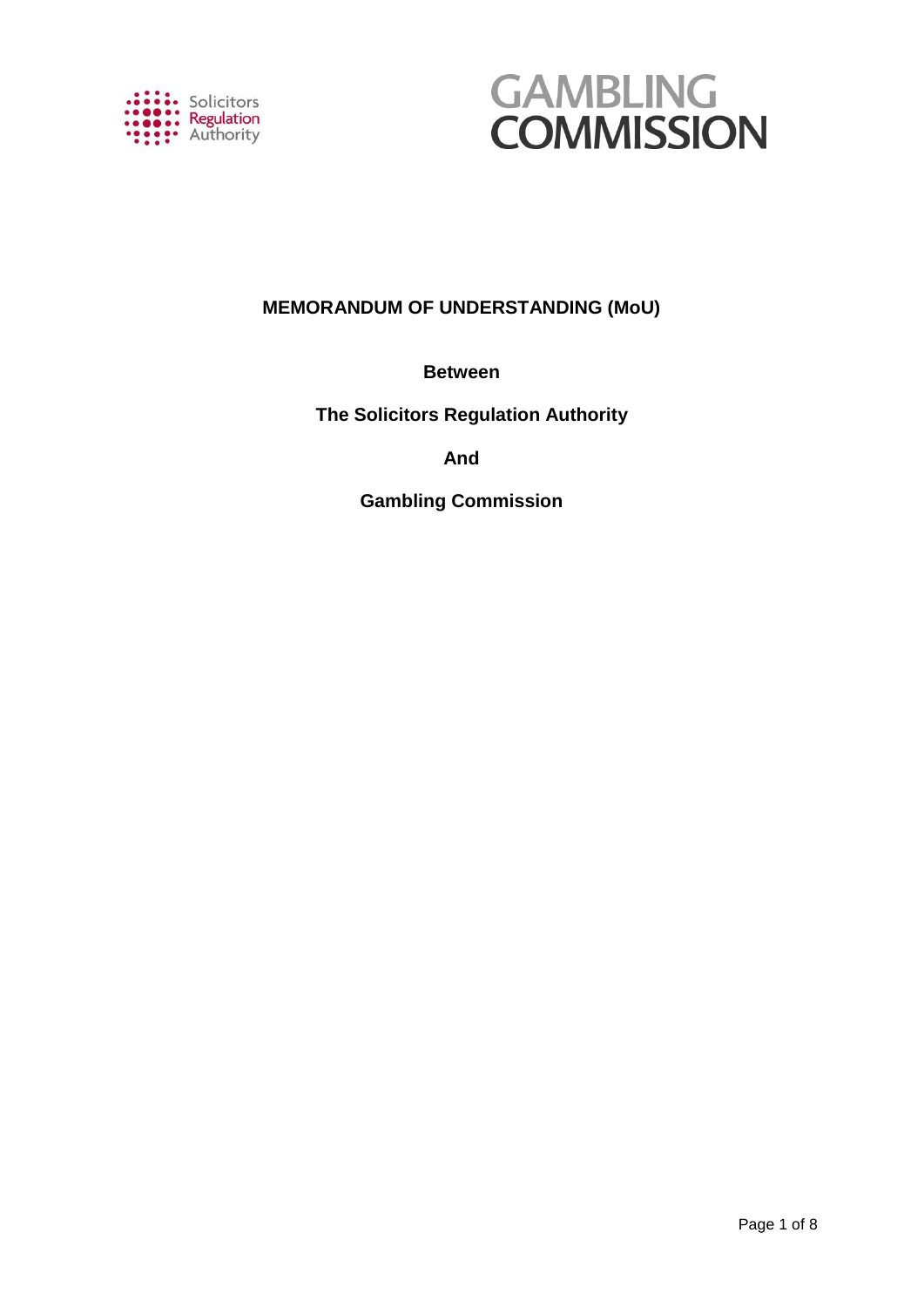## 1 Introduction

- 1.1 This agreement is between the Gambling Commission (the Commission) and the Solicitors Regulation Authority (the SRA).
- 1.2 The scope of this agreement is to achieve a common understanding and set of standards where the parties can:
	- promote a common understanding of, and co-operation between, both parties in support of their legitimate interests;
	- share information effectively in support of their legitimate roles and responsibilities and ensure appropriate consultation on matters of mutual interest.
- 1.3 The Commission is an independent, non-departmental public body, sponsored by the Department for Culture, Media and Sport (DCMS). Under the Gambling Act 2005 (GA 2005) the Commission regulates all gambling in Great Britain, apart from spread betting, in partnership with local Licensing Authorities. It does so in the public interest and through its statutory licensing objectives to:
	- prevent gambling from being a source of crime and disorder, being associated with crime and disorder or being used to support crime;
	- ensure that gambling is conducted in a fair and open way;
	- protect children and other vulnerable persons from being harmed or exploited by gambling
- 1.4 The SRA is the independent regulatory body established by the Law Society for the regulation of legal services by law firms and solicitors in England & Wales. The SRA's powers arise from various statutes and regulations including the Solicitors Act 1974, the Administration of Justice Act 1985, the Courts and Legal Services Act 1990, the Legal Services Act 2007 and the SRA's Handbook: <http://www.sra.org.uk/solicitors/handbook/welcome.page>
- 1.5 The SRA has statutory and rule-based powers to require the production of documents or information, such as section 44B of the Solicitors Act 1974 and section 93 of the Legal Services Act 2007.
- 1.6 The SRA may inspect material that is subject to a law firm's client's legal professional privilege (LPP) or confidentiality but may only use such material for its regulatory purposes. The SRA also protects the LPP and confidentiality of clients. LPP material will not be disclosed by the SRA to any other person other than where necessary for its regulatory purposes. Material that is not subject to LPP may be disclosable in the public interest, in the absolute discretion of the SRA, including material comprising communications in furtherance of crime or fraud.
- 1.7 Nothing in this Memorandum of Understanding shall, or is intended to: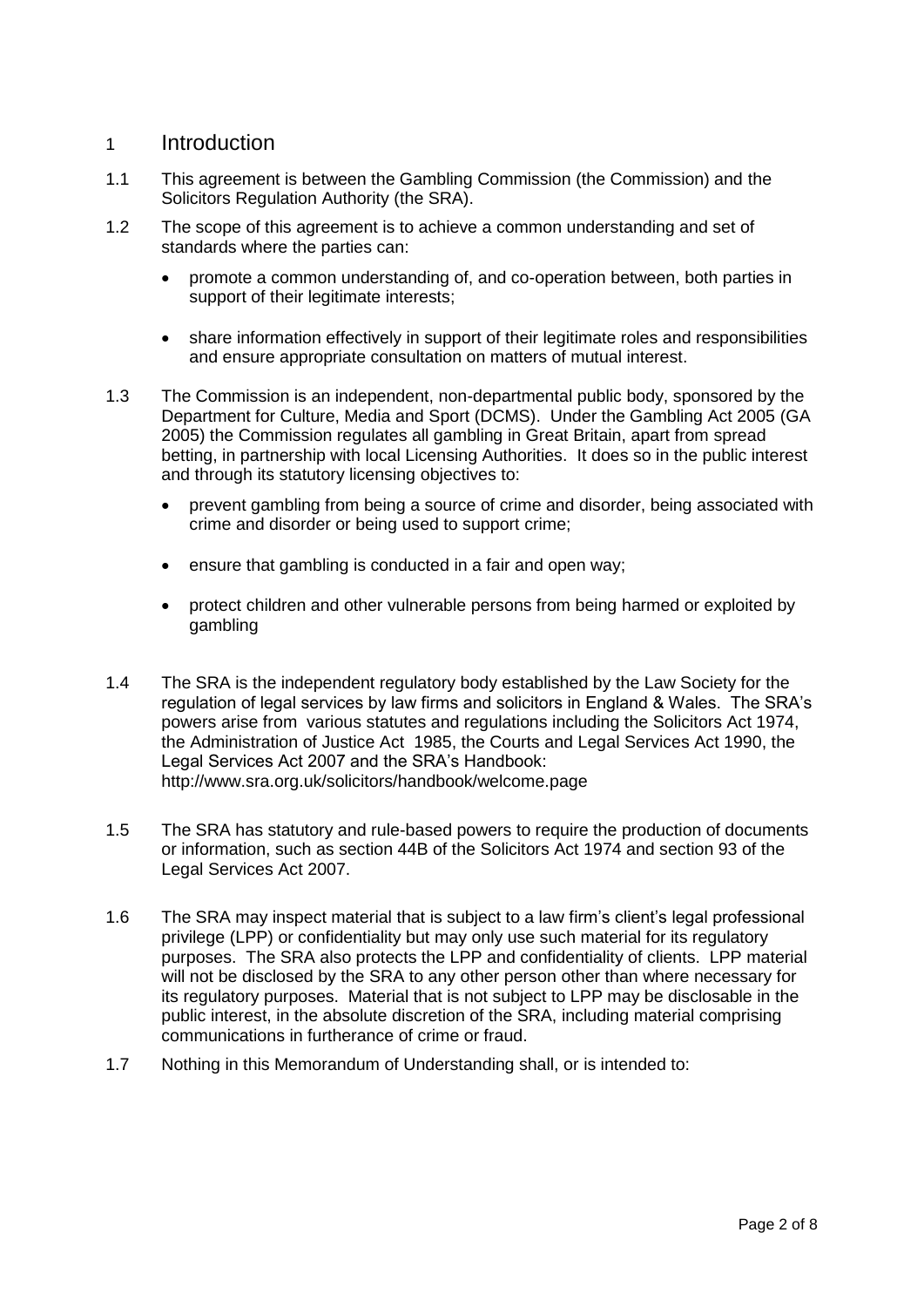- create any legal or procedural right or obligation which is enforceable by either of the parties against the other; or
- create any legal or procedural right or obligation which is enforceable by any third party against either of the parties, or against any other third party; or
- prevent either of the parties from complying with any law which applies to them; or
- fetter or restrict in any way whatsoever the exercise of any discretion which the law requires or allows the parties to exercise; or
- create any legitimate expectation on the part of any person that either of the parties to this Memorandum of Understanding will do any act (either at all, or in any particular way, or at any particular time), or will refrain from doing any act.
- 1.8 Nevertheless, the parties are genuinely committed to pursuing the aims and purposes of this Memorandum in good faith and intend to act in accordance with its terms on a voluntary basis.

## 2 Information sharing

#### **2.1 Legal obligations**

- 2.1.1 To fulfil the above described roles effectively the parties agree to share information with each other where lawful to support their legitimate roles and responsibilities.
- 2.1.2 Where it is lawful and in the public interest to do so, the parties agree to disclose information to the other to enable the assessment of risk to the public such as to minimise the risks associated with gambling. The parties do so provided the recipient is reasonably considered able to take regulatory or other proper action upon the information.
- 2.1.3 The recipient of information received from the other party will:
	- a) comply at all times with the General Data Protection Regulation (GDPR) and as later saved by the EU Withdrawal Bill, the Data Protection Act 2018, any relevant codes or conduct or certifications along with any related or analogous legislation including part 4 of Schedule 1 of the DPA where appropriate;
	- b) comply at all times with the Human Rights Act 1998 and the common law principles of LPP, confidentiality and privacy.
	- c) keep the information secure;
	- d) use the information only for proper purposes, such as regulatory, criminal, disciplinary or other legal investigations or proceedings; and
	- e) liaise or co-operate where appropriate to avoid action that prejudices or may prejudice an investigation by another party or person.
- 2.1.4 The Commission and the SRA are supervisory authorities under the Money Laundering, Terrorist Financing and Transfer of Funds (Information on the Payer) Regulations 2017. They may exchange information held relevant to their functions under these Regulations, provided the disclosure is made for purposes connected with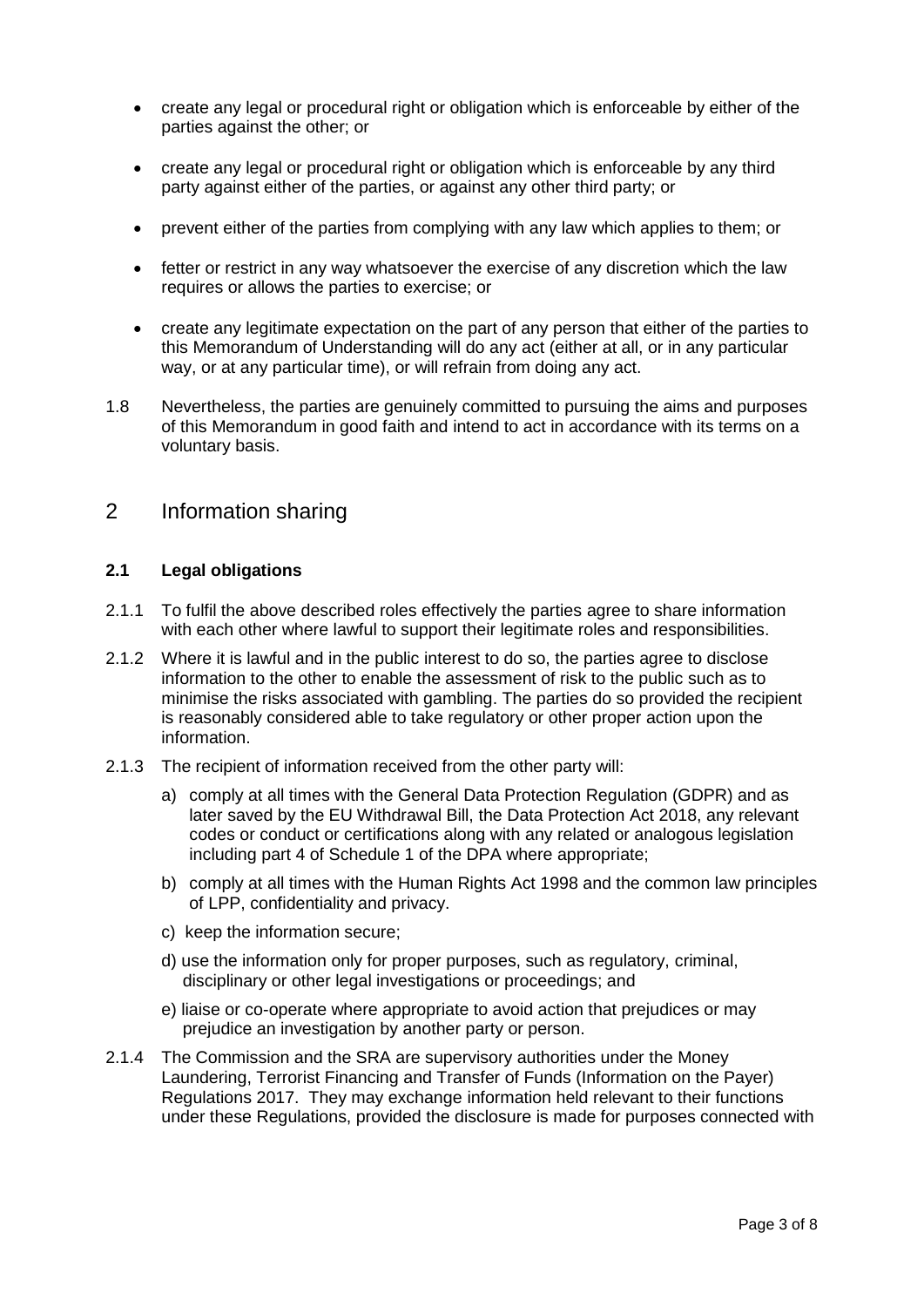the effective exercise of the functions of either supervisory authority under these Regulations.

#### **2.2 Data protection**

- 2.2.1 Where lawful the parties may:
	- Share general personal data by application of article  $6(1)(e)$  of the General Data Protection Regulation (GDPR) and S8 of the Data Protection Act 2018 (DPA).
	- Share special category data by application of article 9 of the GDPR along with a condition in Part 2 Schedule 1 of the DPA.
	- Share personal criminal offence data by application of article 10 (in addition to article 6(1)(e)) of the GDPR along with a condition in Part 2 of Schedule 1 or para 33 Part 3 (for example for the purpose of prosecution functions in the substantial public interest) of schedule 1, as appropriate.
	- Share information for the purposes set out in S52 Money Laundering, Terrorist Financing and Transfer of Funds (Information on the Payer) Regulations 2017 in the application of the public interest test at common law.

### **2.3 Legal Gateways**

- 2.3.1 S30(4) of the Gambling Act 2005 permits the provision of information received by the Commission in exercise of its functions to other parties for the purpose of a criminal investigation or criminal proceedings.
- 2.3.2 The legal gateway provided by S.30(4) does not override restrictions established by other Acts or common law and the further use or sharing of information provided by another body may be prohibited.
- 2.3.3. S52 of the Money Laundering, Terrorist Financing and Transfer of Funds (Information on the Payer) Regulations 2017 states:

(1) A supervisory authority may disclose to a relevant authority information it holds relevant to its supervisory functions, provided the disclosure is made for the purposes connected with the effective exercise of -

- (a) the functions of the relevant authority under these Regulations;
- (b) the functions of the law enforcement authority; or

(c) in the case of an overseas authority, the functions provided for in the fourth money laundering directive, or equivalent functions.

(2) Information disclosed to a relevant authority under paragraph (1) may not be further disclosed by that authority, except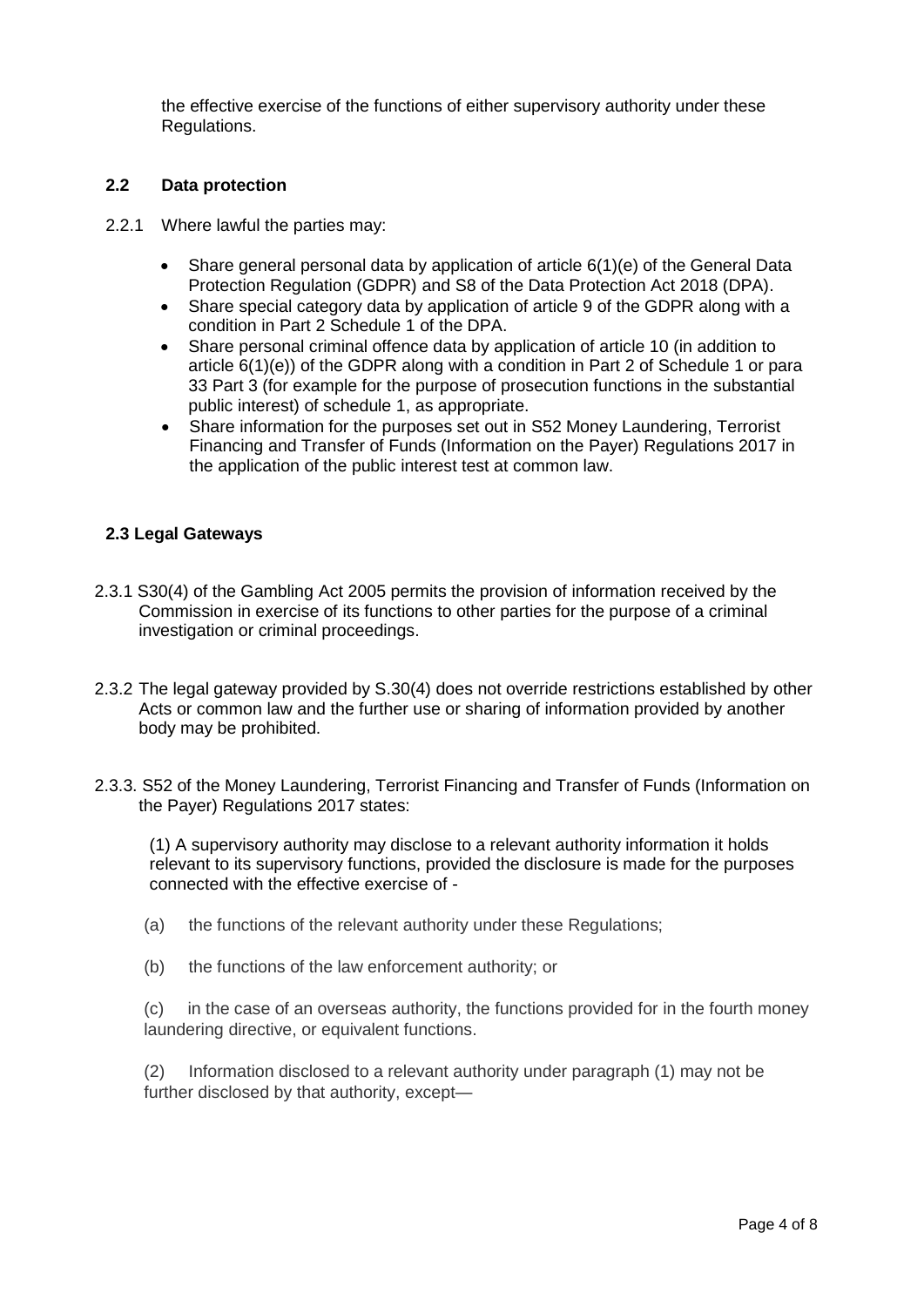(a) in accordance with paragraph (1);

(b) by the FCA to the PRA, where the information concerns a PRA-authorised person or a person who has a qualifying relationship with a PRA-authorised person;

(c) in the case of an overseas authority, in accordance with any conditions imposed on further disclosure of that information by the supervisory authority which disclosed that information to the overseas authority;

(d) with a view to the institution of, or otherwise for the purposes of, any criminal or other enforcement proceedings; or

(e) as otherwise required by law.

#### **2.4 The information sharing process**

- 2.4.1 This process will not usually cover information that is already in the public domain.
- 2.4.2 The parties agree to share relevant information both pro-actively, i.e. where one party identifies information that is relevant to the others role, and reactively, i.e. in response to a request where one party believes the other holds information relevant to their role.
- 2.4.3 No electronic or non-electronic pro-forma shall be required for the exchange of information unless specified by either party.
- 2.4.5 Any specific technical and customary standards for the packaging, transmission, recording and reading of exchanged information shall be explicitly stated, otherwise standard commercial solutions shall be applied.
- 2.4.6 The Commission handles information in accordance with the United Kingdom government's Security Classification Policy and all marked information shall be handled in accordance with this criterion. Information not marked should be considered as 'OFFICIAL'.
- 2.4.7 Where other protective marking systems are used, the relevant parties shall agree common marking and handling guidelines.
- 2.4.8 The receiving party will verify that the request is lawful and compliant with this agreement and:
	- Provide the required information where it exists in the agreed format promptly, or
	- Provide a negative response where the information does not exist, or
	- Refuse the request and provide an explanation for refusal.
- 2.4.9 Requests will normally be fulfilled within 5 working days unless otherwise required.
- 2.4.10 Requests should be made to, and be authorised by, the designated Information Sharing Single Points of Contact (SPOCs) of both parties.
- 2.4.11 Shared information must not be further disclosed to any other party or used for a purpose alternative to any one stated without the consent of the originating agency.
- 2.4.12 Both parties will ensure that shared information is as accurate, up to date and adequate for the purpose disclosed.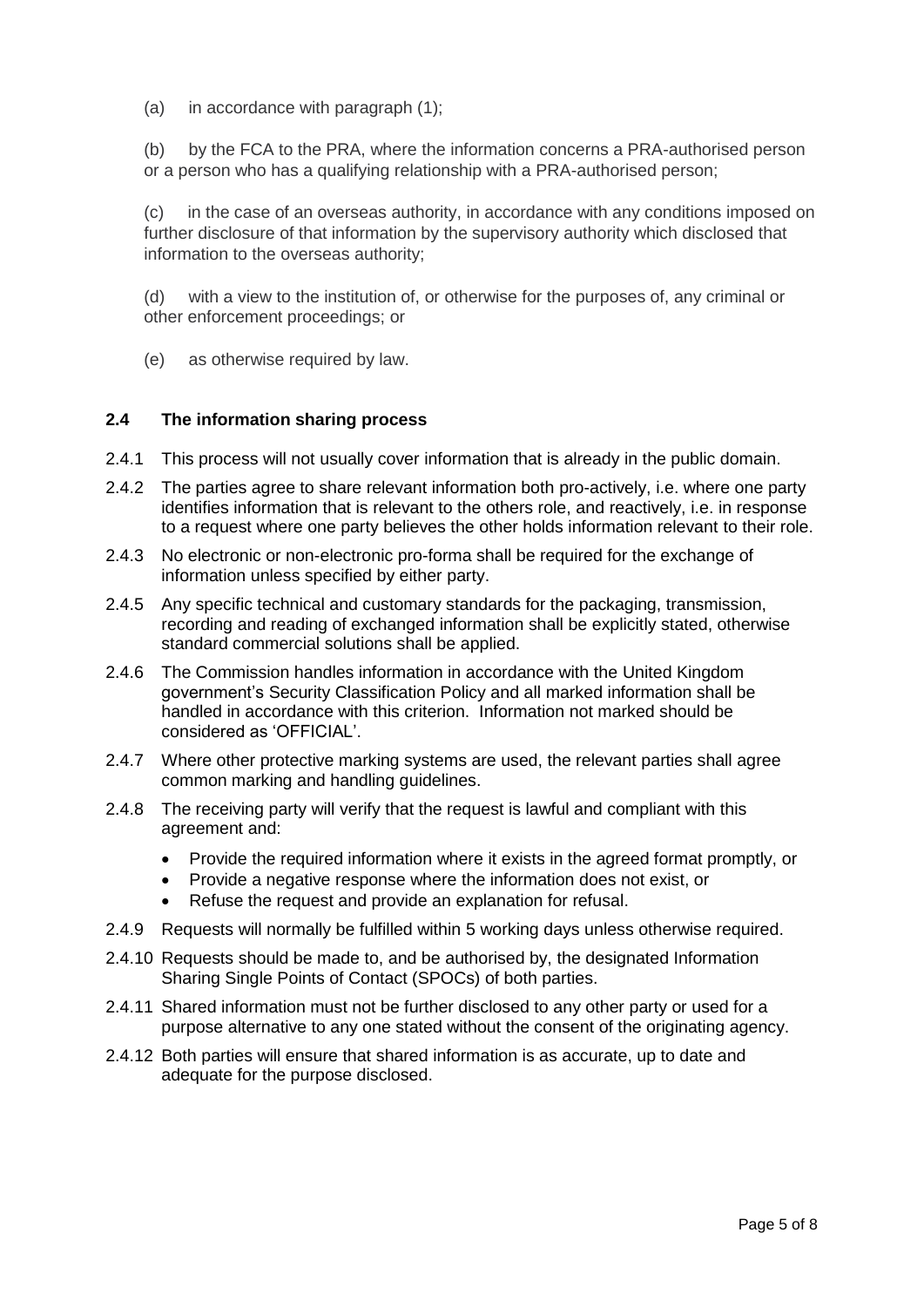2.4.13 Exception to this process shall only be permitted where they are agreed to by both parties, there is a clear requirement (e.g. time-sensitive operations) or harm or injury could occur otherwise.

#### **2.5 Information storage**

- 2.5.1 Both parties agree that shared information should only be retained for the period necessary to achieve the objectives of the disclosure.
- 2.5.2 Both parties will ensure that received information is attributable and traceable to the other by marking or referencing.
- 2.5.3 Both parties shall apply security controls to all processing of shared information including transmission, storage and destruction and that personal data shall be protected.
- 2.5.4 Both parties will ensure that staff handling protectively marked material are appropriately trained and vetted.

## 3 Management of the agreement

3.1 The day-to-day responsibility for control and management of this agreement, and resolution of issues arising from its operation will be:

Gambling Commission:

 Robert Bradford, Intelligence Unit Manager 0121 230 6552 [intelligencereports@gamblingcommission.gov.uk](mailto:intelligencereports@gamblingcommission.gov.uk)

**SRA** Christopher Hall Intelligence Team Leader 0121 329 6106 Christopher.Hall@sra.org.uk

3.2 Where issues cannot be resolved they may be escalated to

Gambling Commission:

Luke Traat, Information Manager 0121 237 4328 [ltraat@gamblingcommission.gov.uk](mailto:ltraat@gamblingcommission.gov.uk)

Ann Marie Keeling Senior Legal Consultant 0121 329 6447 [Ann.Keeling@sra.org.uk](mailto:Ann.Keeling@sra.org.uk)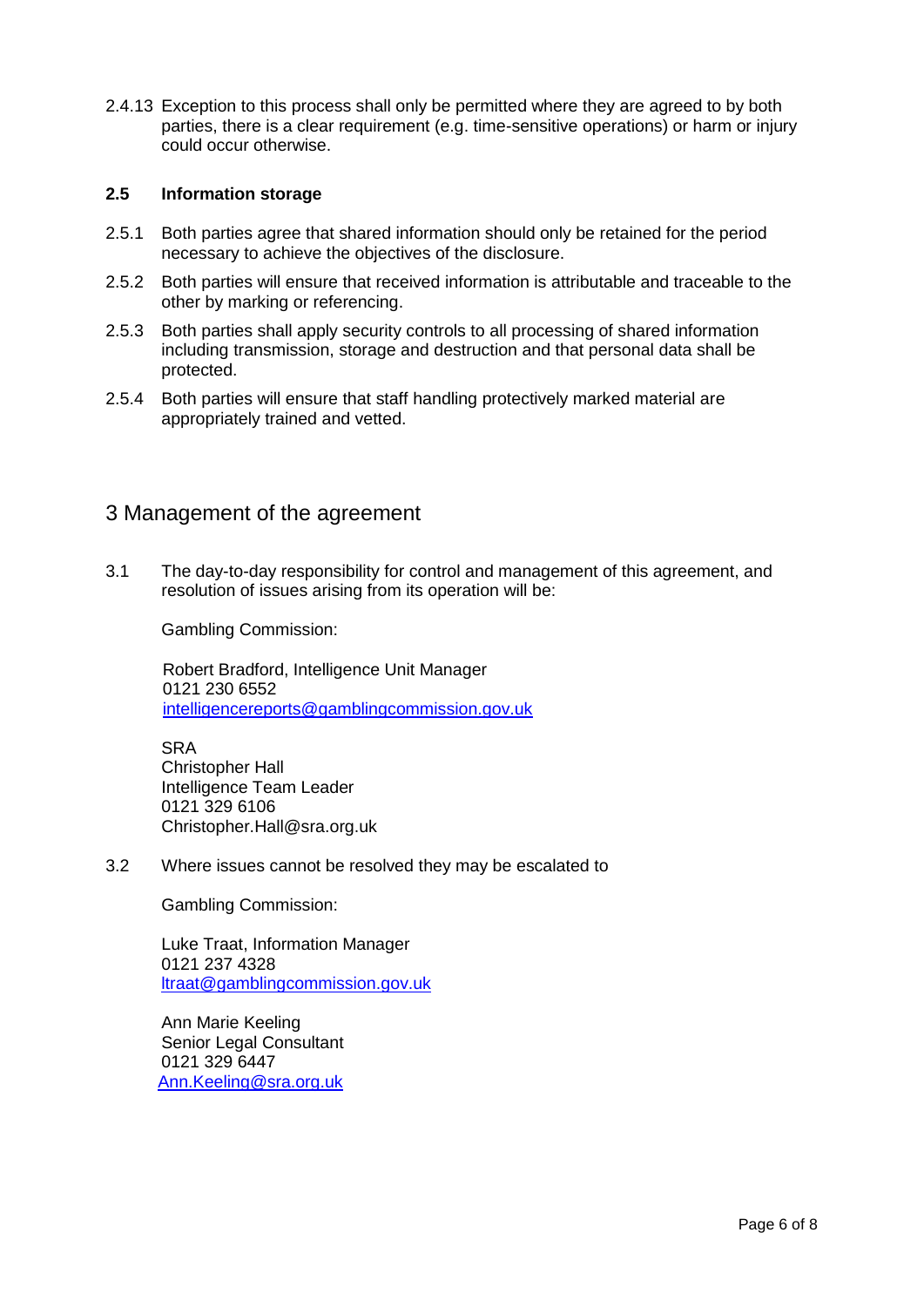- 3.3 In the absence of these persons other, responsible individuals may be delegated.
- 3.4 Where appropriate, both parties will promote and advance this agreement internally.
- 3.5 Where members of the public have cause for complaint against activities generated by the operation of this agreement, any complaint received by either of the parties to the agreement should be forwarded to the other for consideration.
- 3.6 This agreement will be reviewed every three years.
- 3.7 Either party may cancel this notice by giving the other party 30 days notice in writing.

#### **Freedom of Information (FoI) Act 2000**

- 3.8. If a FoI request is received in relation to the other party's information then the receiving party will inform the other party, and invite representations on the potential impact of disclosure.
- 3.9 Both parties acknowledge that the SRA is not subject to the provisions of the FoI, however, as a transparent regulator the SRA applies its own SRA Transparency Code in a similar way to the FoI.

#### **Costs/charges**

3.10 No charges will be made.

#### **Additional assistance**

3.11 Either party may request additional co-operation in sharing subject-matter expertise, supplying witness statements, expert advice or oral evidence for us or potential use in court or tribunal proceedings. Such requests shall be given due consideration.

#### **Transparency**

3.12 This memorandum is a public document and the parties may publish it as they separately see fit.

### 4 Authorisation of the MOU

4.1 This agreement formalises the arrangements for joint operations, and the sharing of information between the Commission and the SRA. Both Parties agree to abide by the terms of this Agreement.

Signed:

NMCAP

For the Commission Neil McArthur Chief Executive